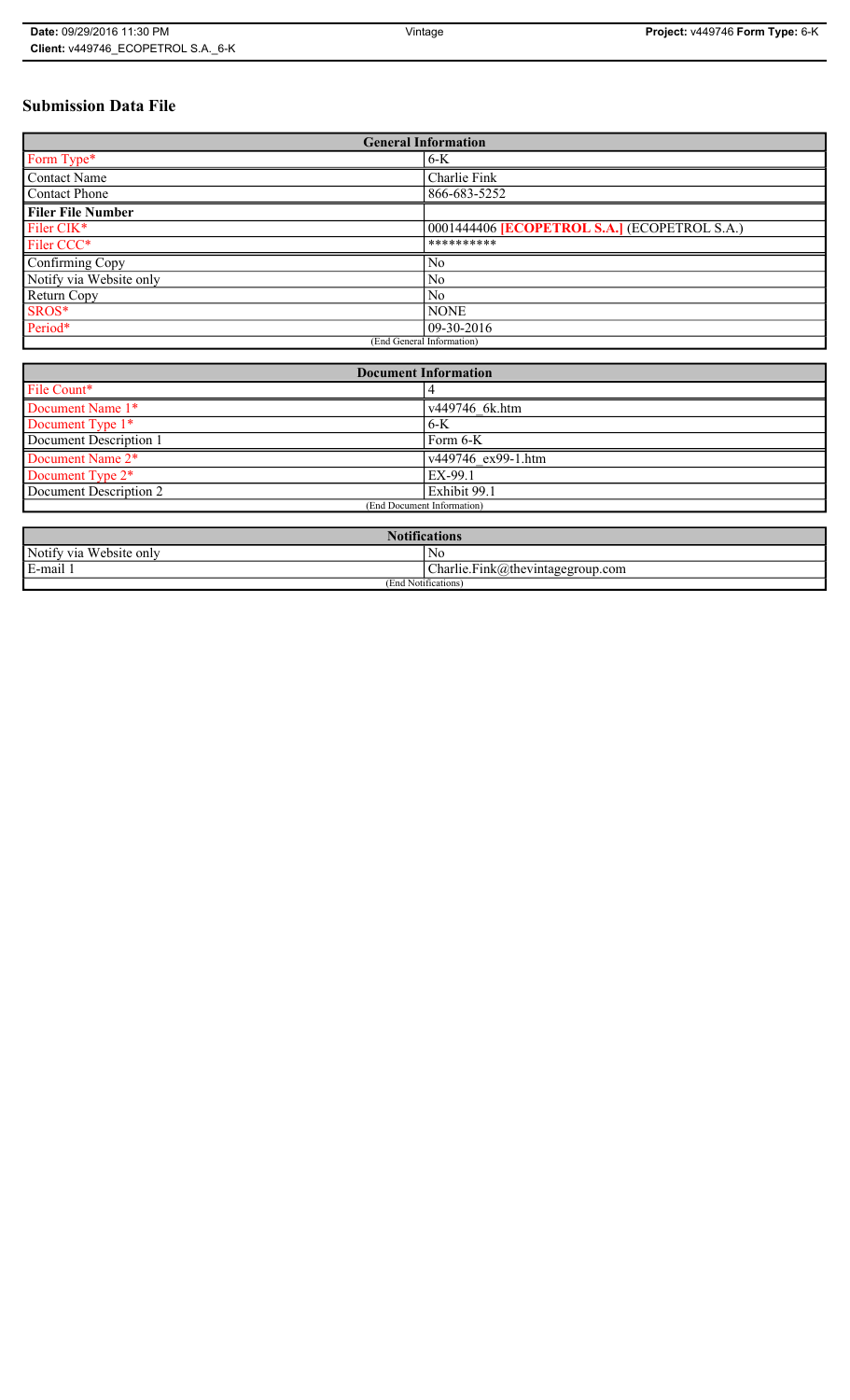#### **UNITED STATES SECURITIES AND EXCHANGE COMMISSION Washington, D.C. 20549**

## **FORM 6-K**

#### **REPORT OF FOREIGN PRIVATE ISSUER PURSUANT TO RULE 13a-16 OR 15d-16 UNDER THE SECURITIES EXCHANGE ACT OF 1934**

For the month of September, 2016 Commission File Number 001-34175

ECOPETROL S.A.

(Exact name of registrant as specified in its charter)

N.A.

(Translation of registrant's name into English)

COLOMBIA

(Jurisdiction of incorporation or organization)

Carrera 13 No. 36 – 24

BOGOTA D.C. – COLOMBIA

(Address of principal executive offices)

Indicate by check mark whether the registrant files or will file annual reports under cover of Form 20-F or Form 40-F.

Form 20-F  $\boxtimes$  Form 40-F  $\Box$ 

Indicate by check mark if the registrant is submitting the Form 6-K in paper as permitted by Regulation S-T Rule 101(b)(1)

 $Yes \Box$  No  $\boxtimes$ 

Indicate by check mark if the registrant is submitting the Form 6-K in paper as permitted by Regulation S-T Rule 101(b)(7)

 $Yes \Box$  No  $\boxtimes$ 

Indicate by check mark whether the registrant by furnishing the information contained in this form is also thereby furnishing the information to the Commission pursuant to Rule 12g3-2(b) under the Securities Exchange Act of 1934.

 $Yes \Box$  No  $\boxtimes$ 

If "Yes" is marked, indicate below the file number assigned to the registrant in connection with Rule 12g3-2(b): 82- N/A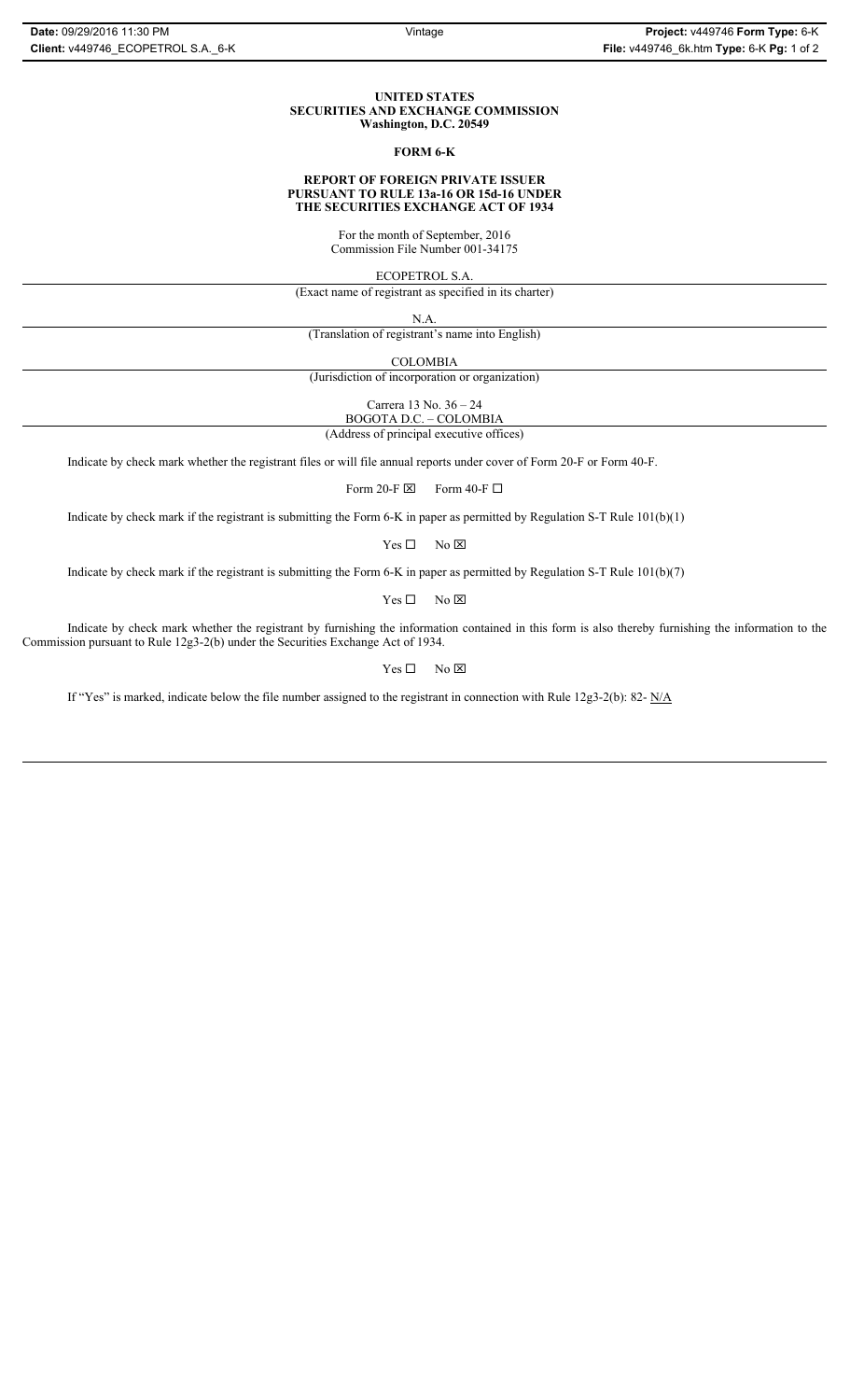## **SIGNATURES**

Pursuant to the requirements of the Securities Exchange Act of 1934, the registrant has duly caused this report to be signed on its behalf by the undersigned, thereunto duly authorized.

Ecopetrol S.A.

By: /s/ María Fernanda Suárez Name: María Fernanda Suárez Title: Chief Financial Officer

Date: September 29, 2016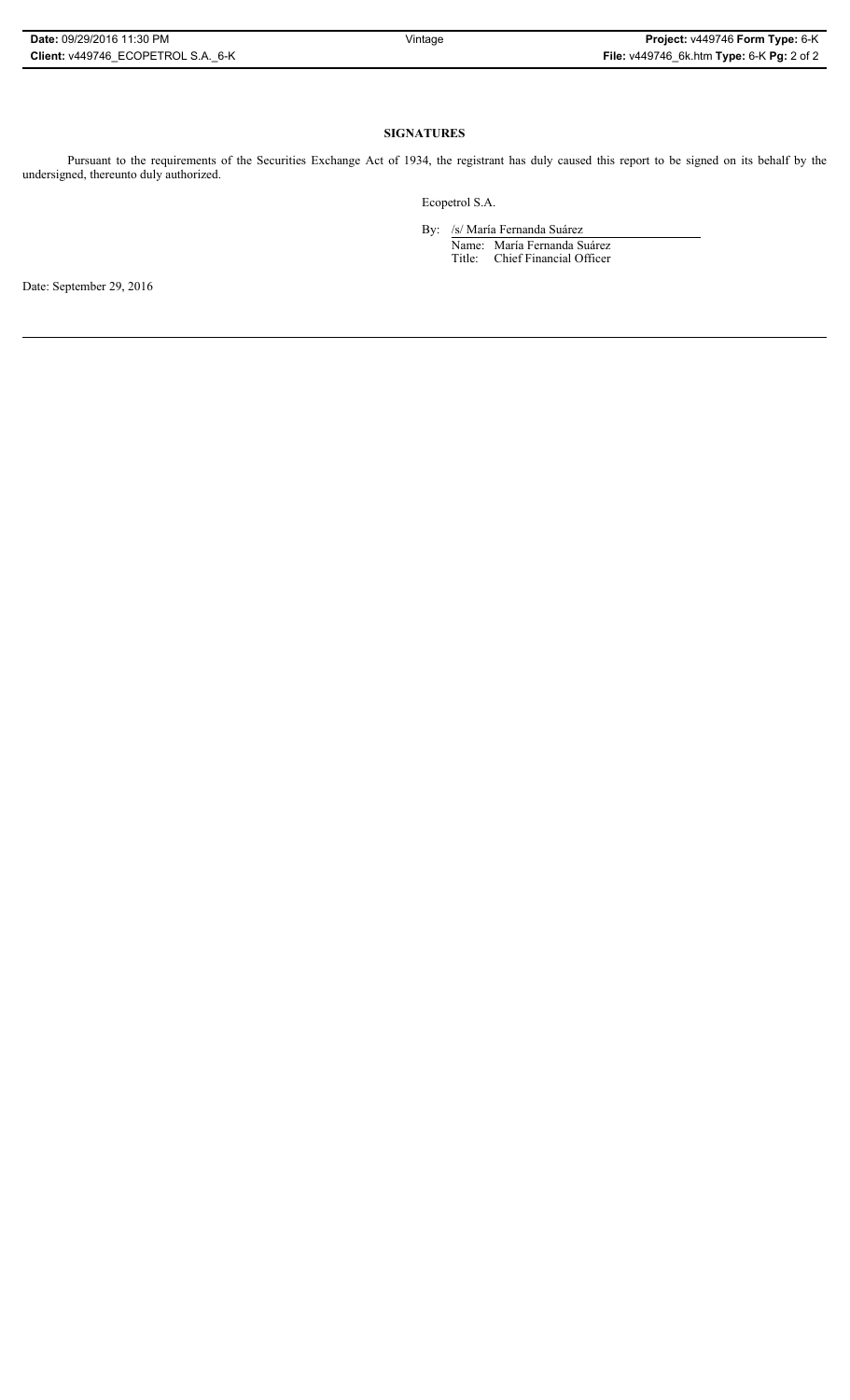**Exhibit 99.1**



**MATERIAL INFORMATION** 

# **Ecopetrol updates its 2020 business plan**

- x **The new 2020 plan of the Ecopetrol Group modifies the plan presented in May 2015, is based on a steady price scenario of 50 USD/bl, and allows for considerable benefits in case of potential price increases by the end of this decade.**
- x **This new business plan is based on three pillars: i) cash flow focus through the consolidation of savings and efficiencies, ii) capital discipline and iii) profitable, clean and safe growth in Upstream.**
- x **The plan contemplates a cash surplus of more than USD 4.800 million, a dividend distribution policy of about 40% and debt ratios consistent with investment grade rating.**
- x **Capital discipline is based on a solid investment portfolio, estimated in USD 13.000 million by 2020. Nearly 90% of the investments of the Group will be allocated to Upstream.**
- x **The Midstream and Downstream segments will focus their investment in strengthening operational excellence, maintenance and asset integrity.**
- x **By 2020, at an average price of \$50 USD/bl, estimated production would reach 760 Mboed, equivalent to a 6% growth vis a vis 2016. At an average price of 70 USD/bl, production could reach 830 Mboed, or 16% over the current production.**
- x **As for exploration, at least, 1.000 million barrels of contingent resources are expected by 2020. Moreover, the Group´s financial flexibility enables inorganic growth.**
- x **Ecopetrol ratifies its commitment to strictly abide to the Ethics code, industrial and process safety, the environment, protection of water sources and its policy to share prosperity in all the regions where it operates.**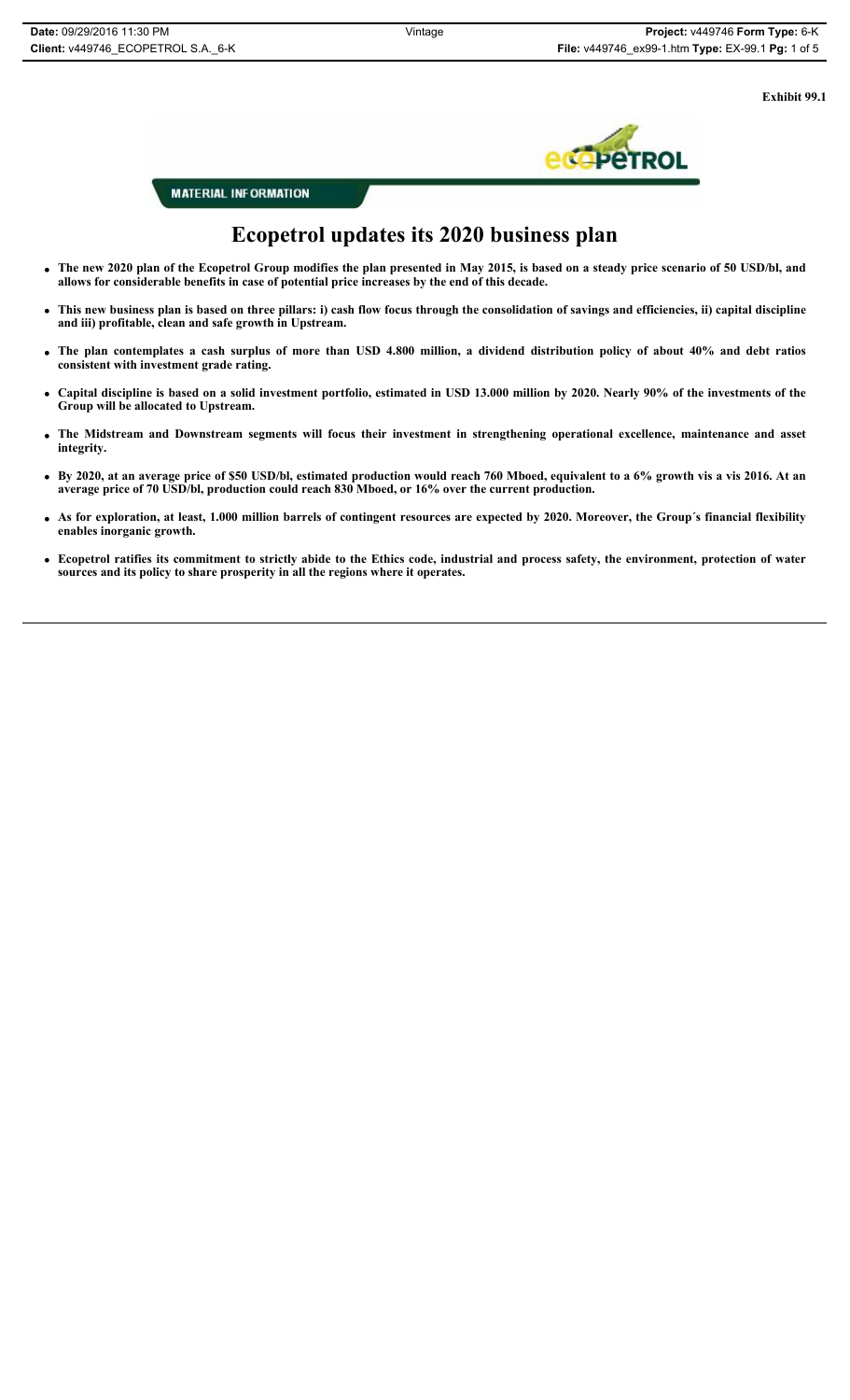

## **MATERIAL INFORMATION**

ECOPETROL S.A. (BVC: ECOPETROL; NYSE: EC) informs that it has updated its business plan for the period 2017-2020. This plan seeks to generate value, profitability and sustainability, and prepares the Group to capture the benefits derived from a potential increase in prices. The plan is based on an average price scenario of \$50 USD/bl.

The business plan continues to be based upon the main three pillars of the Company's Corporate Strategy launched in May 2015, i) cash flow focus supported on savings and efficiencies, ii) capital discipline and iii) profitable growth in Upstream.

## **Cash Flow Focus**

As a result of lower oil prices, Ecopetrol has designed strategies aimed at strengthening its cash generation. Consequently, in May 2015, Ecopetrol launched its Transformation Program which, as of today, has exceeded its proposed efficiency and savings goals.

Structurally, Ecopetrol has accomplished a cost reduction of USD 1.100 Million in comparison to 2014. Furthermore, it has divested non-strategic assets and has initiated the sale of minor fields through its Fields Round 2016 (Ronda de Campos 2016).

The new plan aims to consolidate the already achieved cost reductions and includes new opportunities for efficiencies which could generate up to USD 700 million on additional savings by 2020. Additionally, it contemplates proceeds in a range of USD 700 million to USD 1.000 million from asset divestments.

New integrated margin optimization and operational excellence initiatives will be adopted in all areas to allow for a cash surplus close to USD 4.800 million. The resources derived from these actions will be used to finance the Group´s growth and generate value to shareholders through dividends expected at around 40% of the profits resulting from cash generation.

As a result of its commitment to protect cash, Ecopetrol seeks to maintain debt/ebitda levels below 3 times, consistent with investment grade rating.

#### **Capital Discipline**

In the past few months, Ecopetrol has reinforced its Capital Discipline process by down scaling its investment levels, directing resources to profitable projects and adopting controls to execute projects efficiently, timely and within budget.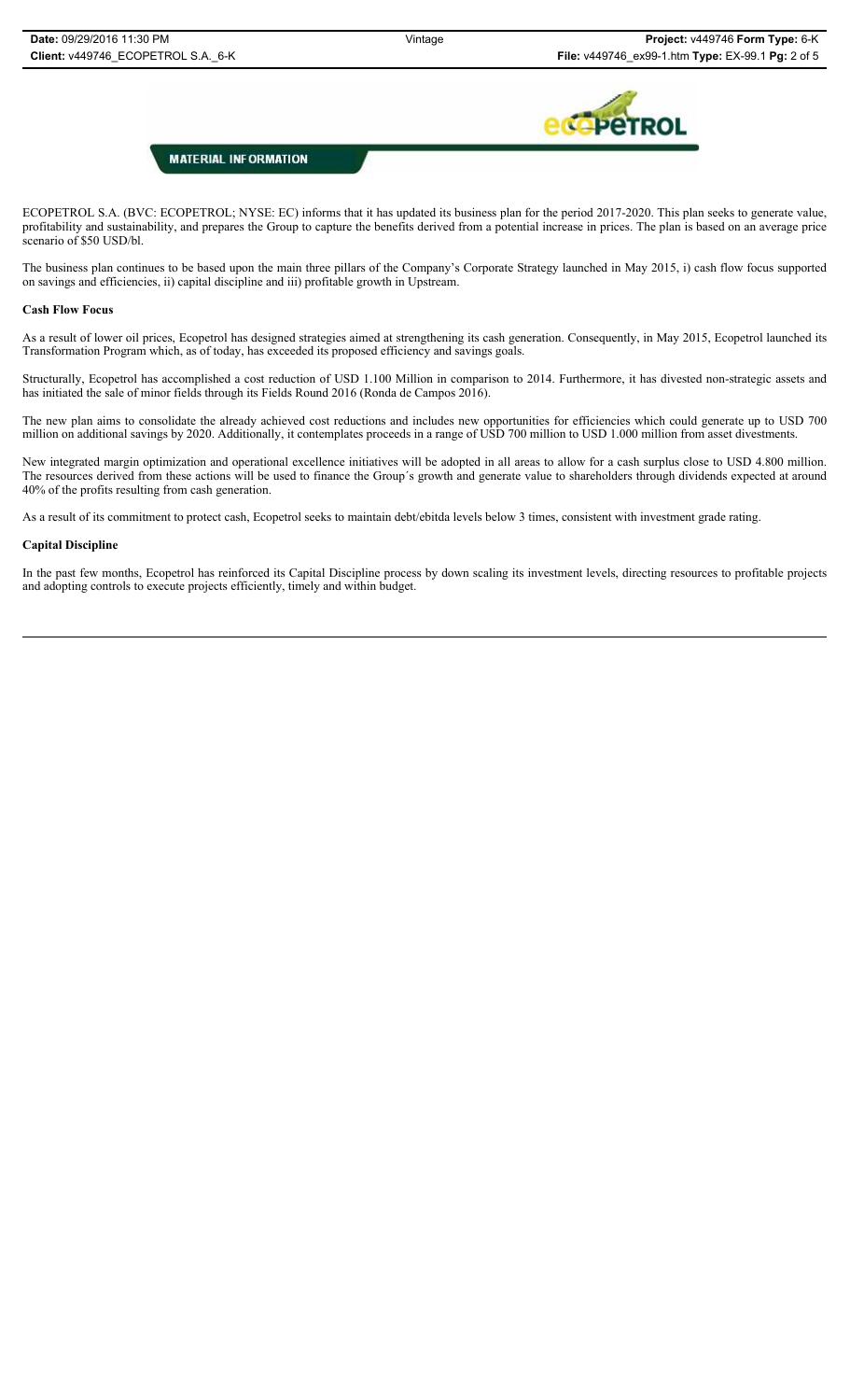

## **MATERIAL INFORMATION**

The 2020 business plan contemplates investments around USD 13.000 million under an average price scenario of 50 USD/bl, or USD 17.000 million under a \$70 USD/bl scenario. Nearly 90% of the investments will be allocated to Upstream, driver of the Company's future growth. This investment level reflects an ambitious excellence development plan that seeks to reach CAPEX optimizations of up to 20% in the operation of all main assets; which translates into approximately USD 2.000 million accumulated by 2020. Such efficiencies will allow the Group to reach higher levels of activity with the same level of investment.

The plan includes a USD 11.500 million investment in Upstream, with a potential upsize in a better oil price environment.

After a period of sustained growth, the Midstream and Downstream will focus mainly in efficiency, asset maintenance and integrity through the investment of USD 1.500 million.

## **Profitable Growth in Upstream**

In a challenging price environment, Ecopetrol has obtained significant achievements throughout its key segments. The Group has been able to mitigate the decline of its fields by incorporating assets such as Rubiales and Cusiana, in addition to the initiation of secondary recovery projects. In terms of exploration, important discoveries in the Colombian Caribbean Coast and the Gulf of Mexico have materialized.

As for Production, in a scenario of an average of \$50 USD/bl, Ecopetrol expects to grow at a rate of 6% in comparison to 2016 aiming to reach 760 Mboed by 2020. More than 90% of this production will come from Ecopetrol's current asset portfolio, out of which nearly half will be the result of improved recovery projects in which Ecopetrol has already proven solid performance. If prices were to reach \$70 USD/bl and \$80 USD/bl, production could reach 830 Mboed and 870 Mboed correspondingly.

The optimizations and profitable growth contemplated in the Plan will result in a greater ebitda/bl, increasing from USD 7 in 2016 to USD 12 by 2020.

In Exploration, Ecopetrol seeks to incorporate, at least, 1.000 million barrels of contingent resources by 2020, mainly derived from high value projects in offshore Colombia, the reassessment of opportunities in onshore Colombia and the consolidation of international areas such as the Gulf of Mexico, Brazil and other areas of the Americas. During the period 2016 – 2020, The Company expects to add 600 million barrels of proven reserves from current fields and exploration.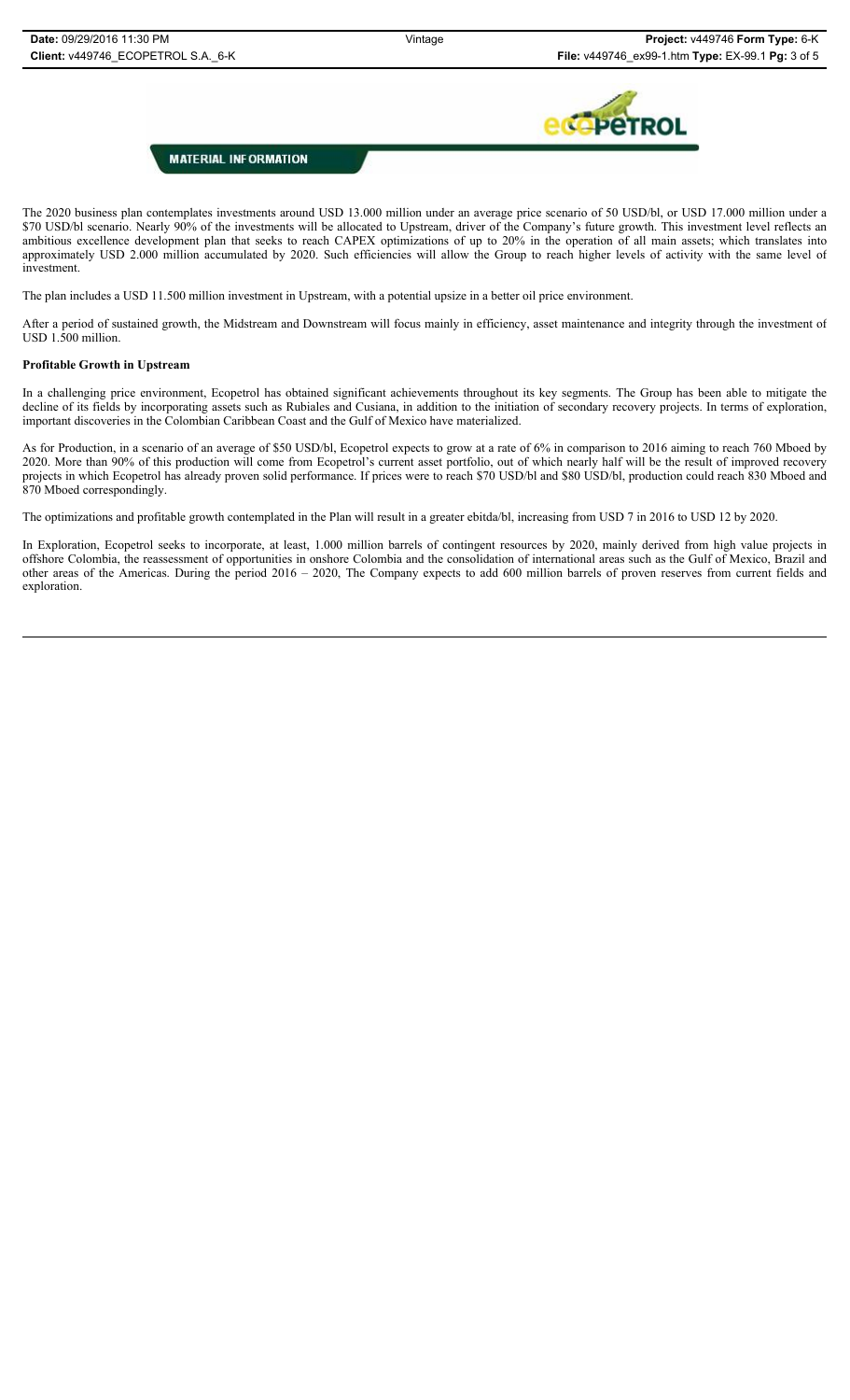

**MATERIAL INFORMATION** 

The plan's financial flexibility will allow Ecopetrol to evaluate inorganic growth options to accelerate reserves addition.

\* \* \* \* \* \* \* \* \* \* \* \* \* \* \*

With this plan, the Corporate Group will continue displaying its commitment to ethics, a clean and safe operation, while strengthening its ties to the communities. The priority of our operation will continue to be HSE Excellence and the construction of an environment of fulfillment, commitment and mutual development for its employees and stakeholders. Innovation and knowledge generation will be the drivers for growth.

To summarize, the 2017-2020 Business Plan intensifies the strategic focus in search of sustainability, profitability and value generation thus preparing the